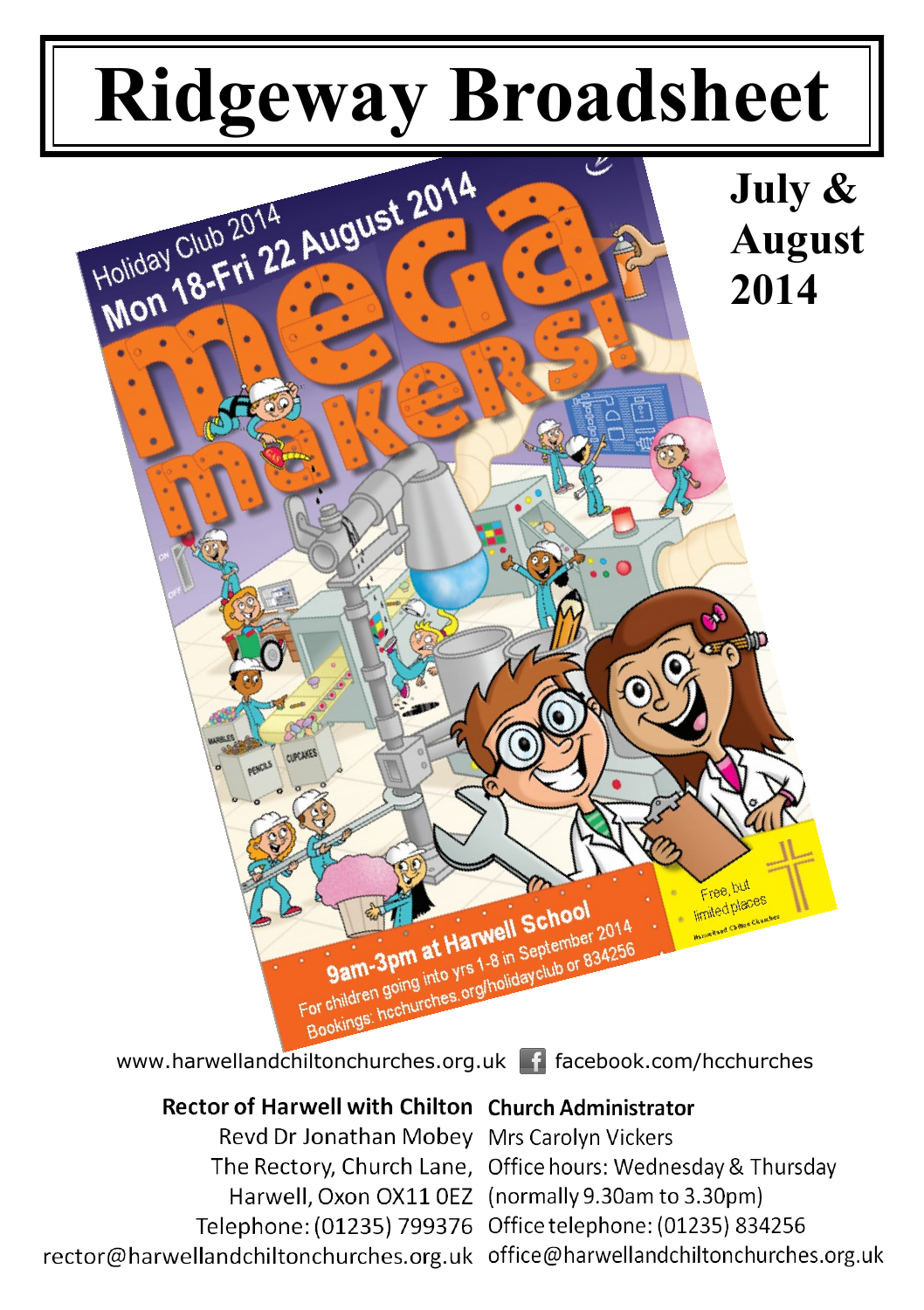#### **SAY FAREWELL TO BISHOP JOHN**

Say Farewell to Bishop John at the Diocese of Oxford's Grand Day Out! Saturday 20th September 2014: 10.00 – 17.00

Oxford City Centre

Come to Oxford to bid farewell to Bishop John and enjoy a Grand Day Out! We don't often get together – but on Saturday 20 September we're inviting our whole diocesan family to gather in the centre of Oxford, to give thanks for Bishop John's ministry among us, and to think about our onward journey. There'll be prayer and worship, a feast of different activities and the chance to join in a massive picnic on Christ Church Meadow. We'll end with a huge open-air Eucharist. Everyone is invited; young, old, lay, ordained, families, single people, life-long Anglicans and people new to church. Everyone is welcome!

## Timetable for the Day

10.00 Opening worship on Christ Church meadow (30 mins)

11.00 A host of workshops, speakers and activities in venues around the city centre Pilgrimage, Messy Fiesta for families, geocaching, spirituality zone, 'Living the Difference' café, events for people with learning difficulties, mini-pilgrimage and much, much more. Let loose your imagination, exploring faith through prayer, the creative art, contemporary culture, social enterprise, climate change, the natural world and forgiveness.

12.30pm Bring-your-own picnic on Christ Church Meadow

2pm Workshops, speakers and activities around the city

3.30pm Farewell Eucharist for Bishop John on Christ Church Meadow

The programme for the day is being added to all the time. For more information and

to register for further information and updates please go to www.oxford.anglican.org/granddayout.

# Getting to the Grand Day Out

The day will take place on Christ Church Meadow and at nearby venues (walking distance). You are invited to come to Oxford using public transport or the city's Park and Ride facilities. If your church is bringing a coach, a drop off point is available within easy reach of Christ Church Meadow.

# Booking for the Grand Day Out

All events at the Grand Day Out are free, but you do need to book to attend sessions. To do so, please go to www.oxford.anglican.org/granddayout. More information

If you'd like to know more, please do speak to staff at Diocesan Church House organising the day on 01865 208277.

#### **H A R W E L L F E A S T T H A N K Y O U**

Thanks once again to those who gave their time to serve on the Harwell Feast BBQ/Pig Roast stall on bank holiday Monday. This is a stall which St Matthew's organises the manpower for, drawing on people both from the congregation and from the wider community. All the proceeds go to the Feast and the stall represents an important opportunity for us as a church body to contribute to this community endeavour. The stall didn't make nearly as much money this year as it did last year due to the big difference in the weather conditions, which affected the number of attendees and how long they lingered. The profit from the stall was £2,160 last year. It was about a fifth of that this year but I guess we have to be grateful to have made a profit, and to take the rough with the smooth. Volunteers have told me that they nevertheless enjoyed the experience. Jane **Woolley**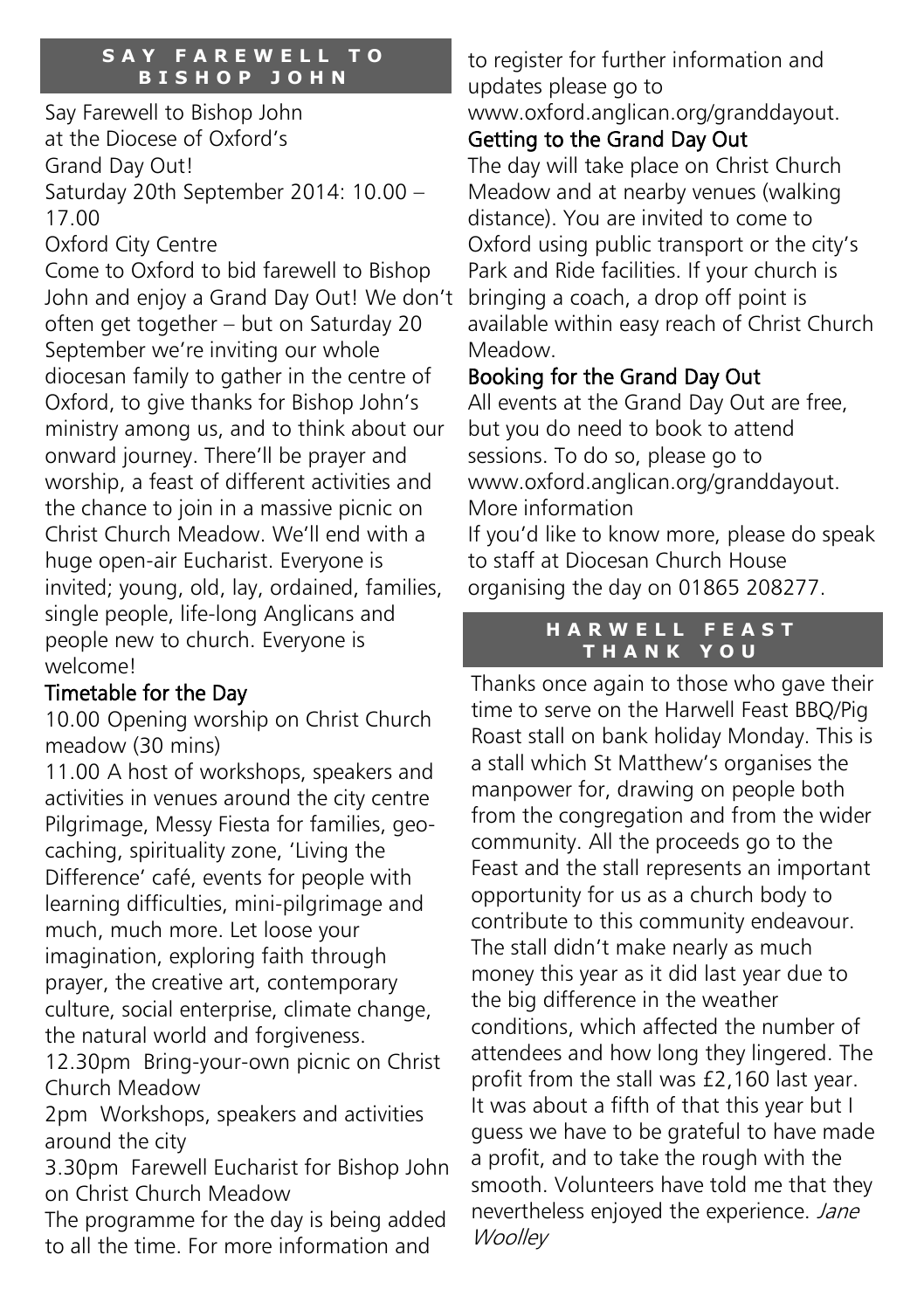#### **R I C H A R D B E W E S C O N S I D E R S T H E M Y S T E R Y O F H O W**  WE FIND SPIRITUAL REALIT

# Why God sometimes hides the truth

At that time Jesus answered and said, "I thank thee, O Father, Lord of heaven and earth, because thou hast hid these things from the wise and prudent, and hast revealed them unto babes" (Matthew 11: 25 King James Version)

A schoolgirl once wrote to the Church of England enquiry centre with this request: 'We're doing God this term; please send all details and pamphlets.' But this is never the way in which the truth of life and of existence becomes known. 'These things' are the very issues that baffled Sophocles, Plato, Euripedes - and some of the cleverest thinkers that ever lived - the pathway to the Infinite, the quest for life's meaning and the central hope of any belief-system. "Guesswork is over all," declared Xenophanes.

How do I get forgiven? Can God ever be really known? What is the purpose of life on this world? 'These things' seem to be hidden to so many; yet we read that God 'desires all people to be saved and to come to a knowledge of the truth' (1 Timothy 2:4). How do we reason this out?

1. God's truth is revealed only to 'babes.' Read also Luke 18: 17. The actual possessors of life's deepest truths are reduced to a single category of person; not the clever or sophisticated, not the high flyers, nor indeed society's dregs as such, but simply the open-hearted, the trusting and the dependant, irrespective of their talents or intellect. Retain the heart of a child, and life itself can begin to be intelligible!

2. God's truth is revealed only in Christ. "All things have been committed to me by my Father" said Jesus (v. 27). We want to know what God is like? Then take a look at Jesus, the pivotal figure of all history; living, serving, caring, teaching, suffering and dying; now raised to the place of all rule and power. Read John 1:18, John 14:6 and Colossians 1:15-20 for a start!

3. God's truth is revealed only by relationship. The Bible doesn't begin with a set of philosophical principles explaining the existence of God. It begins with a garden…. and a family. And throughout the Old Testament we are tracing the fortunes of a family. We can note the relationship terms that feature here in Matthew 11; 'friend'…. 'Father'…. 'babes.' And Christ's words in verse 28: "Come to ME…." It is never 'It…You' but always, 'I….You.' The whole thing rests in a Person.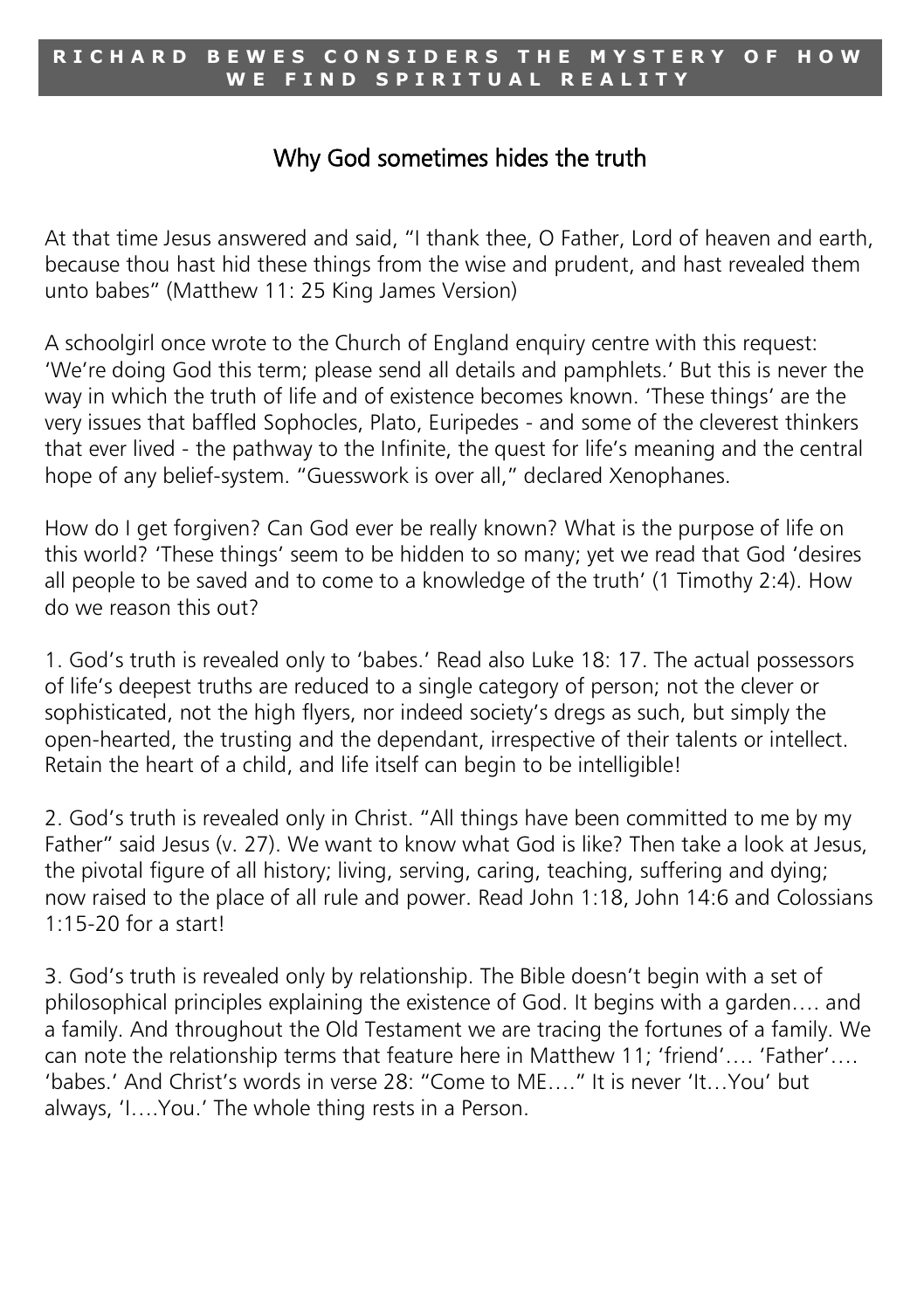# July & August 2014

#### **W E E K L Y E V E N T S**

## **Fledgelings**

9:30-11:30am Mondays at St Matthew's Church Hall (during term time)

# Bell Ringing

7:30pm Mondays at All Saints' Church Tower 7:30pm Thursdays at St Matthew's Church Tower

#### Choir Practice

7:30pm Wednesdays at All Saints'

#### Home Groups

8:00pm Mondays at 10 Jennings Lane, Harwell (during term time) 8:00pm Tuesdays at 13 Latton Close, Chilton (usually) (during term time) 10:15am Wednesdays at St Matthew's meeting room (during term time) 1:45pm Wednesdays 15 Elderfield Crescent, Chilton (not in August) 7.30pm Wednesdays 29 Chilton Field Way 8:00pm Thursdays at The Croft, Milton Hill, Steventon (during term time)

# Prayer Meeting

8:30am Saturdays at both St Matthew's and All Saints'

#### Youth Fellowship

7:00-8:30pm Sundays at St Matthew's meeting room (during term-time)

## **M O N T H L Y E V E N T S**

## Missions Prayer Meeting

Monday 7th July 10:00am at 'Dromore', Townsend, Harwell. No meeting in August Night Prayer

Wednesday 2nd July & 6th August 8:30pm at All Saints' Church, Chilton

#### Chilton Wives' Group

Tuesday 8th July 7pm at Russet Dene, Dene Hollow, Chilton - BBQ

#### **Connect**

Sunday 20th July 4:30pm at Chilton School (during term time)

#### Holy Communion (BCP)\*

Tuesday 15th July & 17th August 10.00am Holy Communion (BCP)\* at Cherry Tree Court, Harwell

# Harwell Ladies' Group

Tuesday 15th July 7:30pm at St Matthew's Church Hall - 'No two things' craft evening

# Harwell Evergreens

Thursday 24th July - Outing to Poole - pick up 9:30am at the usual places Saturday 26th July 10am at St Matthew's Church Hall - Coffee Morning

For more information on any of these events please check the website: www.hcchurches.org or e-mail the church office: office@harwellandchiltonchurches.org.uk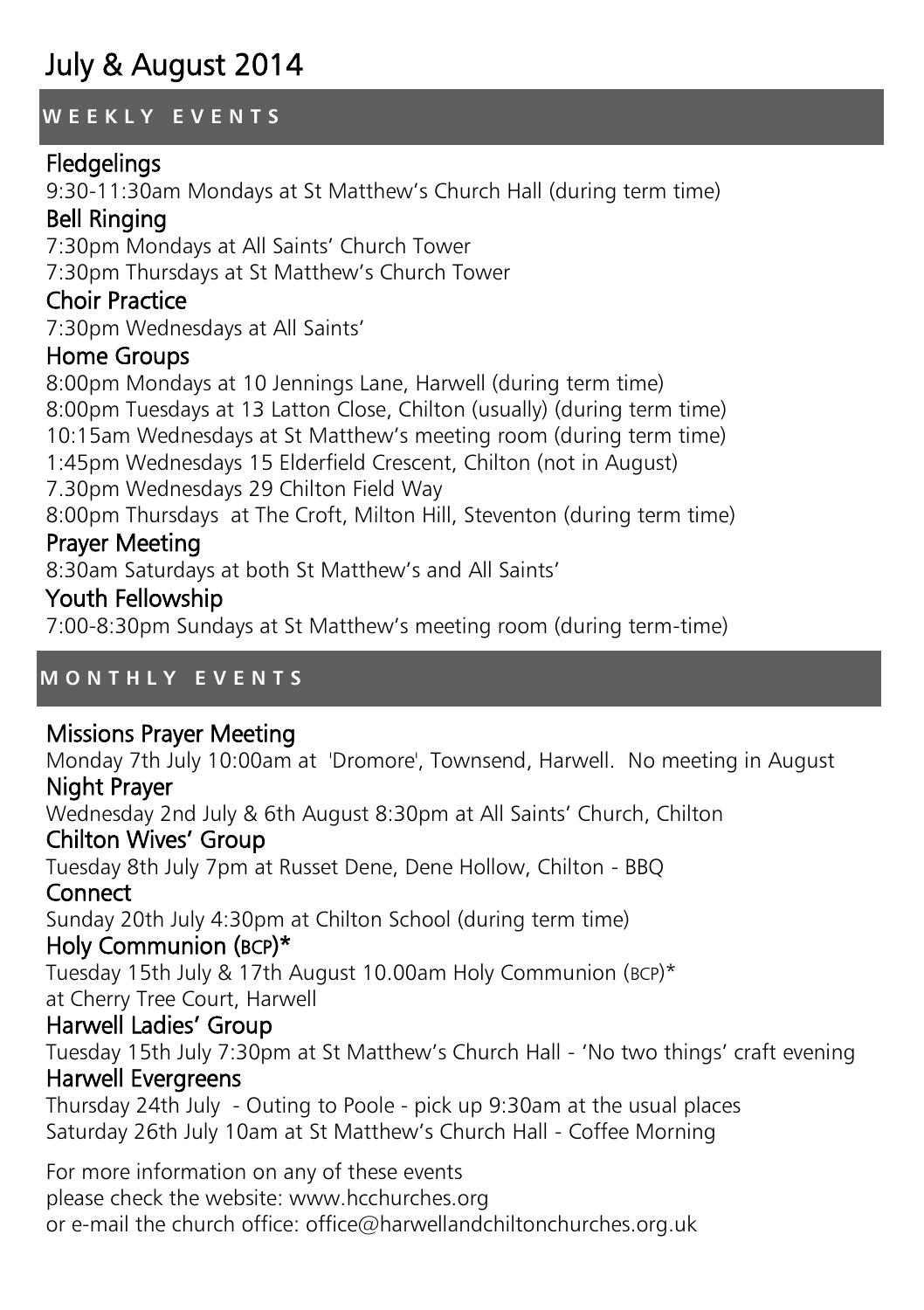#### **S E R V I C E S**

| July        | All Saints' Chilton                                           | <b>St Matthew's Harwell</b>                                                            |
|-------------|---------------------------------------------------------------|----------------------------------------------------------------------------------------|
| 6th July    | 9:30am All Age Worship                                        | 8:00am Holy Communion (BCP)*<br>11:00am All Age Worship<br>6:15pm Evening Prayer       |
| 13th July   | 8:00am Holy Communion (BCP)*<br>9:30am Morning Worship        | 11:00am Morning Worship<br>4:30pm 'Hands Free' Worship                                 |
| 20th July   | 9:30am Holy Communion                                         | 8:00am Holy Communion (BCP)*<br>11:00am Holy Communion<br>6:15pm Evening Prayer (BCP)* |
| 27th July   | 8:00am Holy Communion (BCP)*<br>9:30am Morning Worship        | 11:00am Morning Worship<br>6:15pm Holy Communion                                       |
| August      |                                                               |                                                                                        |
| 3rd August  | 9:30am All Age Worship                                        | 8:00am Holy Communion (BCP)*<br>11:00am All Age Worship<br>6:15pm Evening Prayer       |
| 10th August | 8:00am Holy Communion (BCP)*<br>9:30am Morning Worship (BCP)* | 11:00am Morning Worship<br>4:30pm 'Hands Free' Worship                                 |
| 17th August | 9:30am Holy Communion                                         | 8:00am Holy Communion (BCP)*<br>11:00am Holy Communion<br>6:15pm Evening Prayer (BCP)* |
| 24th August | 8:00am Holy Communion (BCP)*<br>9:30am Morning Worship        | 11:00am Morning Worship<br>6:15pm Holy Communion                                       |
| 31st August | 9:30am Holy Communion<br>6:15pm Evening Prayer                | 8:00am Holy Communion (BCP)*<br>11:00am Holy Communion                                 |

 $(BCP)^* = Book of Common Prayer$ 

#### **O T H E R E V E N T S**

#### PCC Meeting

Tuesday 1st July 7:45pm Individual PCCs meeting at All Saints' Church

## Harwell Young Singers Concerts

Thursday 3rd July 6:45pm at All Saints' Church Saturday 19th July 6:45pm at St Matthew's Church

# Holiday Club

Monday 18th to Friday 22nd August 9am-3pm at Harwell School (for children entering years 1-8 in September)

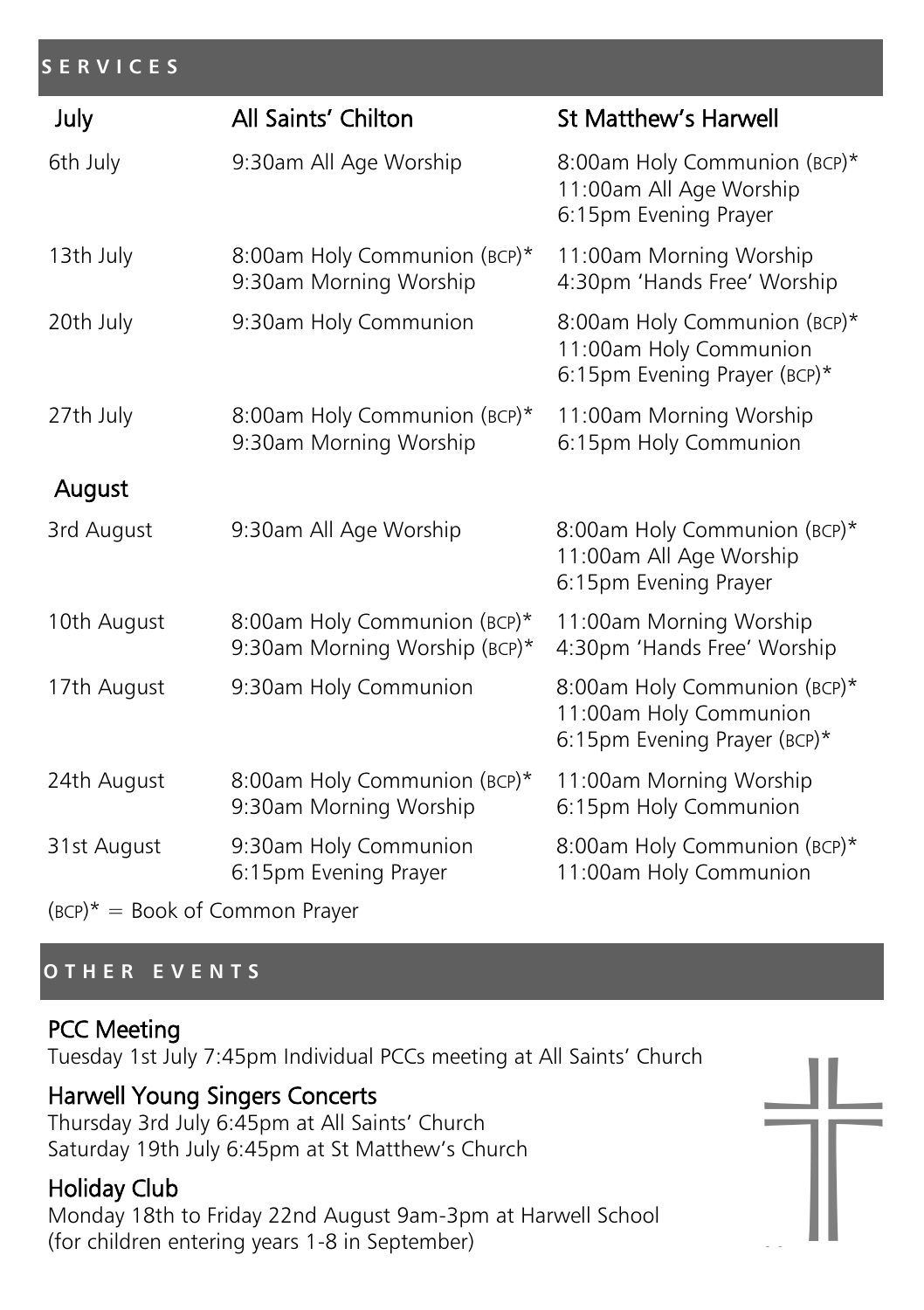

None of us are perfect, we all make mistakes. But Jesus came to tell us that God is always ready to forgive and pardon our mistakes. God forgives, but we often make the mistake of holding on to what went wrong and when we do this we are doubting God.

There is a tradition that people who patchwork make quilts and those who weave Persian carpets both share: every



piece they make has a mistake in it. The idea behind this is that only God is perfect and if the quilt or rug was perfect then its maker would be trying to be equal with God, and that would be a sin. Sometimes you have to look very closely to see the mistake in the pattern.

Like the quilter and the weaver, we should blend our mistakes into the pattern of our lives, not ignoring them but using them to remind us of God's love and forgiveness.

# **SEW, SEW**

The answers to all of the following are types of fabric or cloth. Can you say which fabric is

- One of the Channel 1. Islands?
- $\overline{2}$ What felt is made out of?
- 3 Named after a town in France and used to make strong trousers?
- $4<sup>1</sup>$ Made from flax?
- 5. A jockey's racing colours?
- 6. A single stocking?
- $7<sup>1</sup>$ A fabric woven in little blocks?
- 8. The coat of an animal?
- 9. What an artist paints on?
- 10. Woven in a Scottish pattern?
- n Den All Mas Man MA

What kind of clothes are you going to make with all these tea bags? Baggy tea shirts.



I bought a carpet in mint condition today.

As good as new, do you mean? No, it has a hole in the middle.

n **โคมาใช้มาใหล่มาในในให้** 

Answers: 1.Jersey 2.wool 3.denim 4.linen 5.silk 6.nylon 7.gingham 8.fur fabric 9.canvas 10.tartan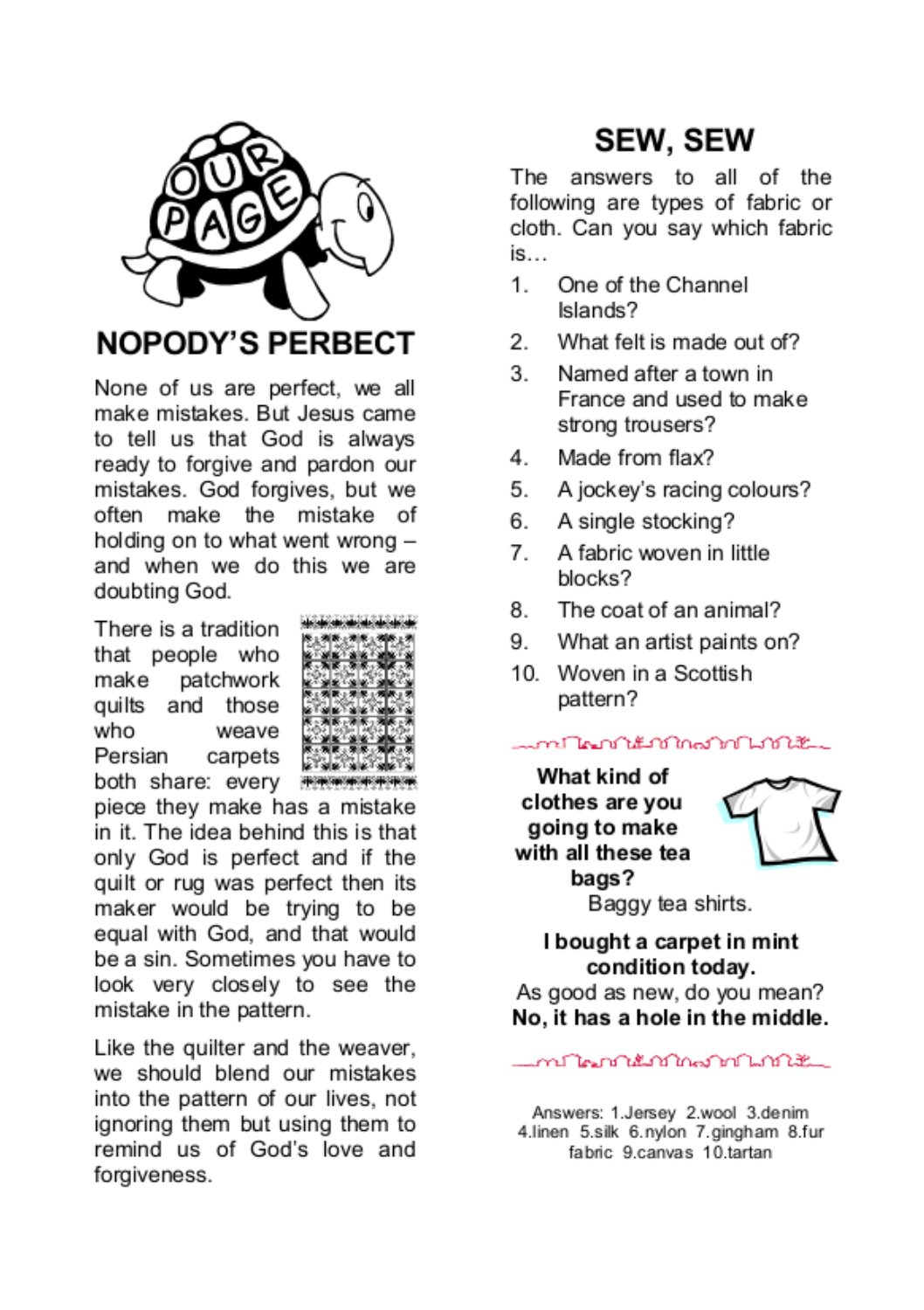#### **F R O M T H E P A R I S H R E G I S T E R S**

# **Marriages**

"Those whom God has joined together" Gareth Lewis & Danielle Harrington

# Marriage Blessing

Nicholas and Rosemary Powell

# Funerals

"He who believes in Me will live" Nigel Anthony Mobey

#### **C H I L D R E N & F A M I L I E S ' W O R K E R**

We are delighted to be able to tell you that following the interview day and subsequent communications between the Appointment Committee, candidates, and the Standing Committees of both PCCs, Peter Shields has accepted the offer to become our new Children and Families' Worker.

Peter is an experienced, gifted and strategic children's and youth leader with a strong faith. He has dedicated 20 years to bringing the gospel to children, the last 10 years in an inner-city environment, but is also experienced in suburban ministry. In recent years he has been setting up and running an organization working amongst 250 children and their families, schools, etc. and leading and motivating a large team of volunteers. He has extensive experience of schools work and home visiting, is creative, entrepreneurial and relational. He is married to Melanie and they have four children aged 12 and under. A major challenge will be finding suitable accommodation for Peter and his family. Please be thinking and praying about this. Peter and his family are stepping out in faith in taking up this post, and we need to bring this next stage to God in prayer. Thank you for your ongoing partnership in this exciting initiative.

#### **U N I V E R S I T Y O F T H E T H I R D A G E**

DIDCOT & DISTRICT UNIVERSITY OF THE THIRD AGE meetings are held on the third Tuesday of each month at 2pm at Didcot Civic Hall. Visitors are welcome to come to a meeting as a taster before joining. The July meeting will be held at 2pm on Tuesday 15 July, the topic being The History of Punch and Judy with Alix Booth. Didcot & District U3A aims to encourage and enable older people in Didcot and District who are no longer in fulltime paid employment to help each other to share their knowledge, skills, interests and experience. There are over 25 interest groups including family history, gardening, wine appreciation, dance, science & maths, art appreciation, philosophy, play reading, creative writing, walking, bridge, crafts, books, poetry, singing, badminton, photography and 5 languages. There's something for everyone! Tel: 07804159993

Email: idcotdistrictU3A@virginmedia.com Website: http://u3asites.org.uk/didcot

#### **H A R W E L L G A R D E N E R S C L U B**

#### Summer Garden Visits: Monday 7th July

Guided tour of: Earth Trust's 'River of Life' Project Shillingford Bridge Hotel OX10 8LZ meet in car park at 7pm Members £6:50 non-members £8:50 (includes refreshment) Monday 4th August Garden visit to: Radcot House, Radcot Bridge OX10 8LZ meet there 6:45pm Members £6 non-members £8 (refreshments £1:50 extra) For further info. & to book or cancel a place on a visit contact: Mrs Alexander on 835359